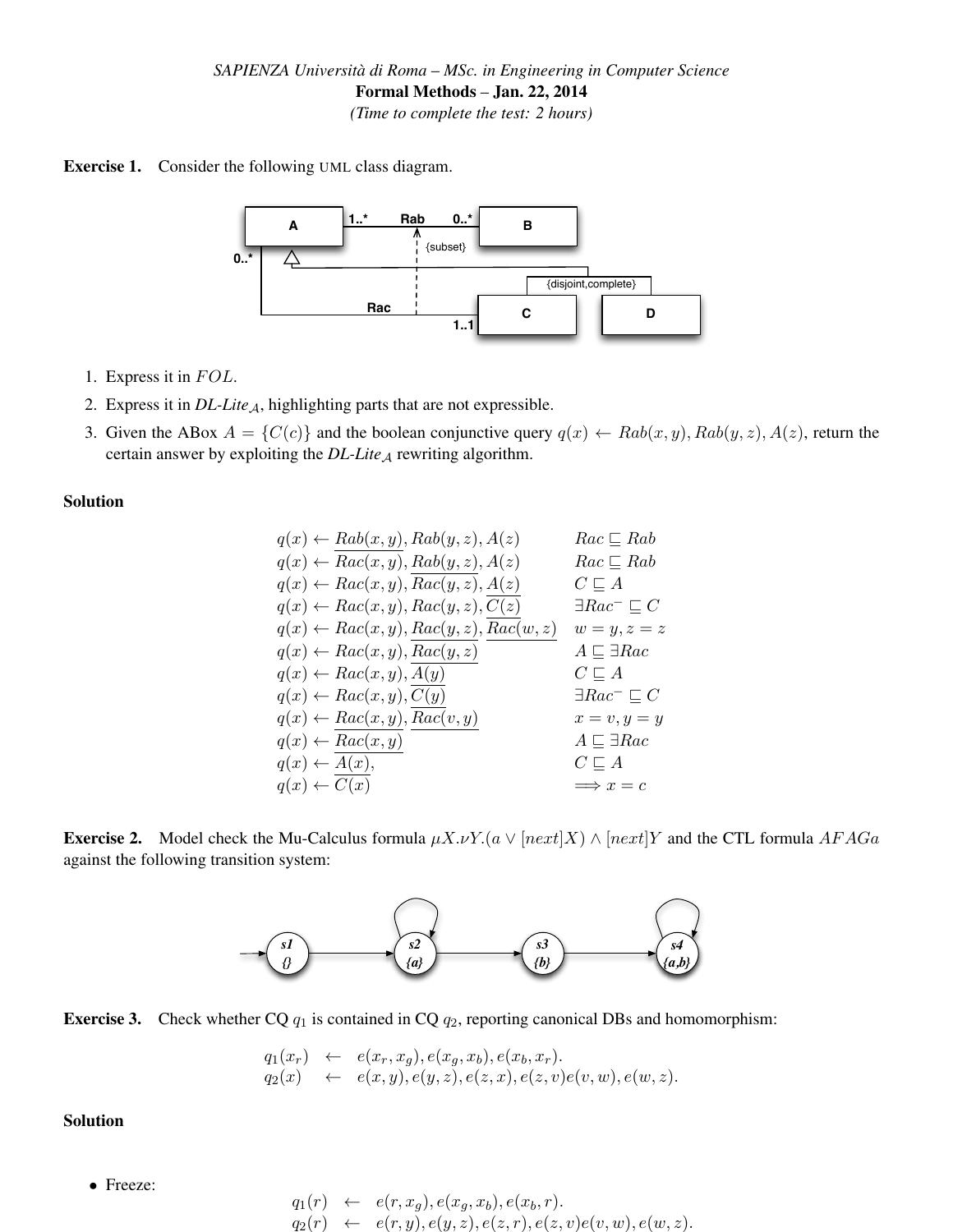- Build canonica DB of  $q_1$  $r \mid x_g$  $x_g \mid x_b$  $x_b$   $r$
- Guess assignment of (existential) variables in  $q_2$  that makes the atoms in  $q_2$  true in the canonical DB of  $q_1$ .
	- $y = x_q$  $z = x_b$  $v = r$  $w = x_q$
- Build canonical DB for the query  $q_2$ .
- Check that the assignment extended to constants (interpreted as themselves) is an homomorphism.

**Exercise 4.** Compute the certain answers to the CQ  $q(x) \leftarrow M(x, y), E(y)$  over the incomplete database (naive tables):

| $E$ ( <i>mployee</i> ) |              | M(anager) |              |              |
|------------------------|--------------|-----------|--------------|--------------|
|                        | name         |           | mqr          | mgd          |
|                        | Smith        |           | Smith        | $null_1$     |
|                        | $null_1$     |           | $null_1$     | <b>Brown</b> |
|                        | <b>Brown</b> |           | <b>Brown</b> | null         |

## Solution

- Evaluate  $q$  over the database as it was a complete database
- Filter out all answers where null appears (certain answers are constituted by tuples of constants in  $Cons$ )

```
Answer: {Smith}
```
**Exercise 5.** Compute the weakest precondition for getting  $\{x = 100\}$  by executing the following program:

```
x := y + 50;if (y > 0) then
  x := y + 100else x := y + 200;
x := x + y;
```
## Solution

 ${y = -50}$  $x := y + 50;$ 

 $\{(y > 0 \& y=0) \mid (y = 0 \& y=-50)\} = \{y = -50\}$ 

if  $(y > 0)$  then

 ${y + y + 100 = 100} = {y=0}$